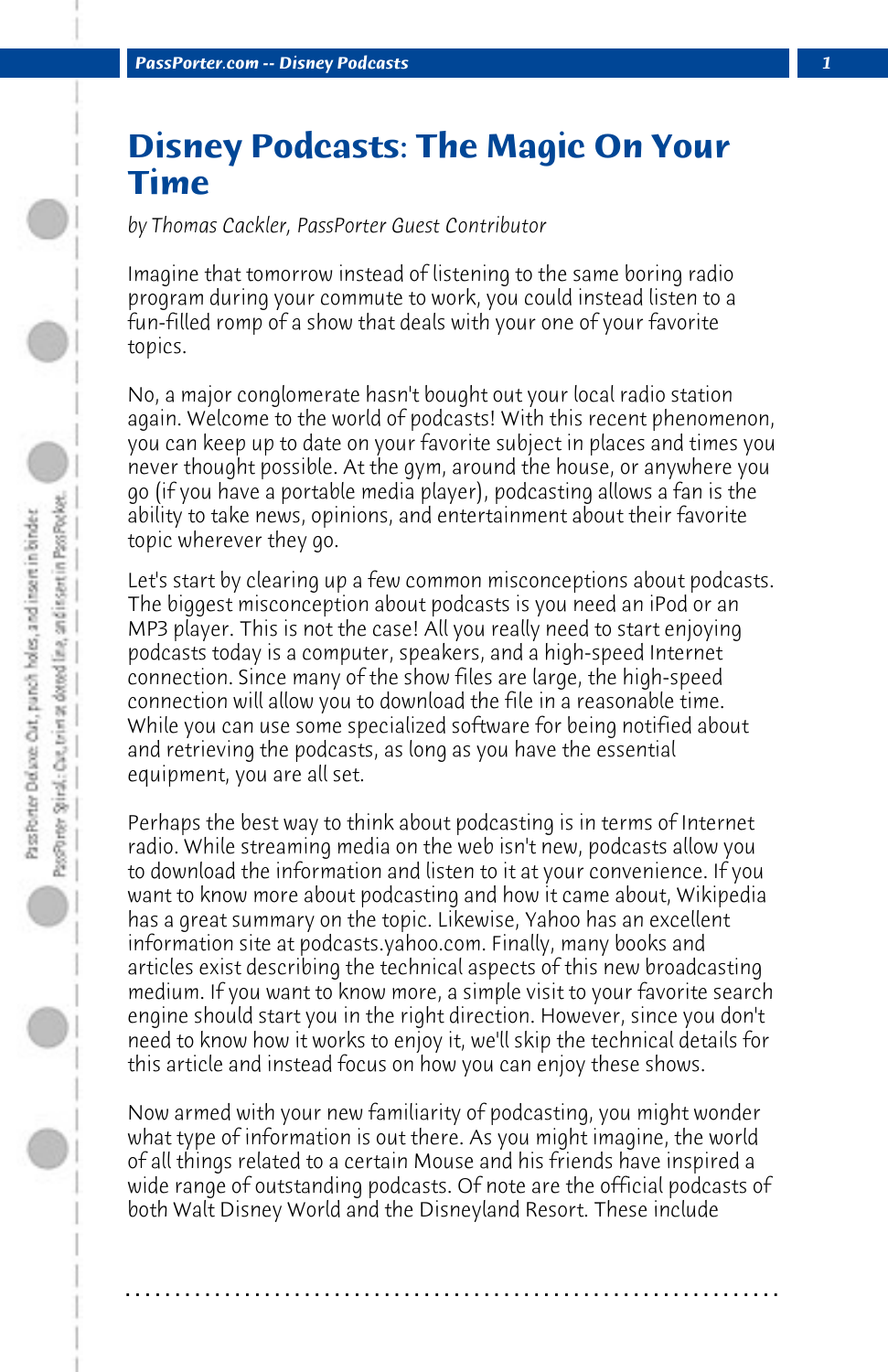interviews with Imagineers, attraction previews and reviews, and often interviews with celebrities and their thoughts on the parks. For example, recent episodes of Walt Disney World -- Plugged In (the official podcast of Walt Disney World) featured interviews with lead Expedition Everest designer Joe Rhode. These two podcasts are great for getting a behind the scenes peek at the magic of Disney.

Additionally, dozens of unofficial or fan-based shows have sprung up across the World Wide Web. What do these other podcasts include? If you think of your favorite Disney Internet forum or e-mail list, a given podcast will most likely include similar things. News, rumors, reviews, previews, and trivia often make up the core content of these unofficial podcasts. Some even specialize in bringing you audio recorded on your favorite Disney attraction or from your favorite park show! Disney podcasts are a great way to stay plugged into the magic of the parks between visits.

It is important to remember, however, that these podcasts are much like listening to your local talk radio station where "the views expressed are those of the hosts, guests, and callers and not necessarily the views of the Walt Disney Company." Remember, since these are similar to an audio version of your favorite Internet forum, e-mail list or newsletter, the information presented is strictly up to the host of the show. Most are extremely good about properly distinguishing rumors from facts, but sometimes what the hosts say as fact on one podcast makes its way onto other shows and into the general Internet community. Just like anything else you might read online, your best bet is to verify the information before treating it like fact.

Now that you are interested, it is time to actually go out and find these shows. Finding new shows is relatively easy. A simple web search using terms like "Disney Podcast" or "Travel Podcasts" will bring up several hits. Likewise, visiting a podcast directory like Podcast Pickle, Podcasting News or PodZinger to name a few will have listings with a simple search under similar phrases. Another surefire way to find out about travel or Disney podcasts is to ask at your favorite Internet forum or e-mail list. iTunes and Yahoo have recently launched free podcasting services that do an excellent job of walking you through the entire process from finding the podcasts to downloading and how to play. Finally, a new blog has started featuring a directory of Disney Podcasts that will include both listings and additional tips on enjoying the shows. (Author's Note: This blog is something I have started to help my Disney friends keep up to speed on the podcasts.)

If you'd like to give a podcast a try, check out Episode 19 from WDWToday.com. which has an interview with Deb Wills and Debra

**. . . . . . . . . . . . . . . . . . . . . . . . . . . . . . . . . . . . . . . . . . . . . . . . . . . . . . . . . . . . . . . . . .**